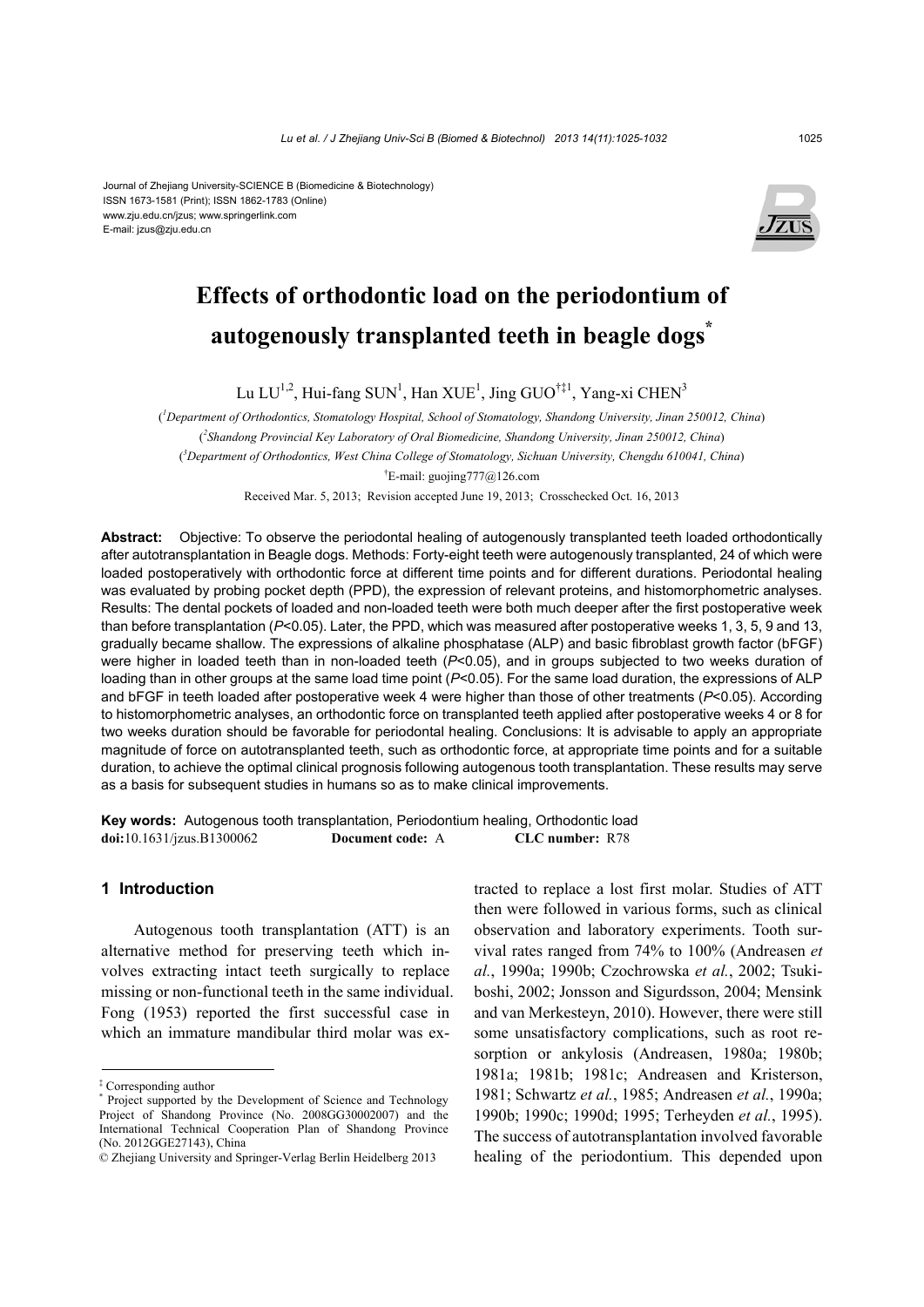numerous factors, such as the developmental stage and the form of the donor tooth, the exposure time in air, the storage conditions after removal, the attachment of the periodontal ligament to the extracted tooth, the site and shape of the recipient socket, the method and duration of tooth fixture after transplantation, and the endodontic treatment time of the transplanted tooth (Blomlof *et al.*, 1983; Andreasen *et al.*, 1990b; Schwartz *et al.*, 2002; Bauss *et al.*, 2008). Increasingly, research shows that the application of mechanical stimuli to the donor teeth is good for healing of the periodontium after autotransplantation. Mine *et al.* (2005) noted that proper occlusal force facilitates the periodontal healing of transplanted teeth. Furthermore, they found that it is necessary to ligature the autotransplanted teeth and the adjacent teeth together after surgery to stabilize the transplanted teeth in the socket. Nevertheless, it is still unclear how the periodontium reacts to mechanical stimuli at different initial time points and for different durations. Thus, further scientific research is needed. This study was designed to determine the appropriate time points of application and the duration of orthodontic loads upon autotransplanted teeth by assessment of periodontal health status, the expression of relevant proteins and histomorphometric analyses.

### **2 Materials and methods**

## **2.1 Animals**

Twelve 12-month-old male beagle dogs (10– 12 kg) were supplied by the Experimental Animal Center of Sichuan University, China. All dogs had intact dentition with healthy periodontal tissue. They were fed on time (twice daily) with a quantitative diet in semi-liquid form and given fresh water ad libitum. The protocols of animal research were approved by the Bioethics Committee of Sichuan University, China.

#### **2.2 Experimental animal model**

According to different initial time points of application of orthodontic load (after postoperative weeks 2, 4, 8, and 12), 12 dogs were divided randomly into four groups (three in each group) marked A, B, C, and D, respectively. In the same way, on the basis of different load durations (1, 2, and 4 weeks), three dogs in each group were randomly numbered 1, 2, and 4, respectively. Bicuspids from the same position on each side of the mouth were chosen and exchanged as the donor teeth contralaterally. Those on the left were designated as the loaded group  $(T_1)$  and those on the right as the non-loaded group  $(T_0)$ .

## **2.3 Periodontal examination**

A periodontal probe (scale, 1 mm; diameter of pointed end, 0.5 mm) was used to measure the probing pocket depth (PPD) before surgery. Six sites (mesial, medial, and distal sites in the buccal and lingual sides of each tooth examined) were measured using the probe parallel to the long axis of the tooth. The average of the six values was recorded as the PPD. The same method was performed to measure the PPD of the teeth after postoperative weeks 1, 3, 5, 9, and 13. The PPD data were analyzed using a matched *t-*test with statistic software SPSS 18.0.

# **2.4 Surgical procedures**

To ensure the best fitting socket to facilitate the embedding of the transplanted teeth, the corresponding contralateral bicuspids were selected for transplantation. All surgical procedures were performed under general anesthesia by intravenous injection using 0.02 g/ml ketamine and 0.03 g/ml pentobarbital sodium (1 mg/kg body weight), and local anesthesia using 0.4–0.6 ml lidocaine (0.002 g/ml; all purchased from North China Pharmaceutical Group Corp., China). After anesthesia, the periodontal flap was elevated and the bicuspids extracted bilaterally. The extracted teeth were conserved in sterile saline for less than 30 min. According to the size and form of the root of the donor teeth, a surgical drilling unit (Satelec, Bordeaux, France) with irrigation of saline was used to recondition the recipient tooth sockets so as to make an approximate 1 mm gap between the tooth socket wall and the donor tooth. The transplanted teeth were fixed by 8-ligation and orthodontic bonder to the neighboring teeth. The dogs received an intramuscular injection of penicillin (400000 IU/kg; North China Pharmaceutical Group Corp., Shijiazhuang, China) and the surgical area was washed with chlorhexidine mouthwash for three postoperative days. One week later, root canal therapy was carried out on the transplanted teeth, and the fixtures were removed simultaneously.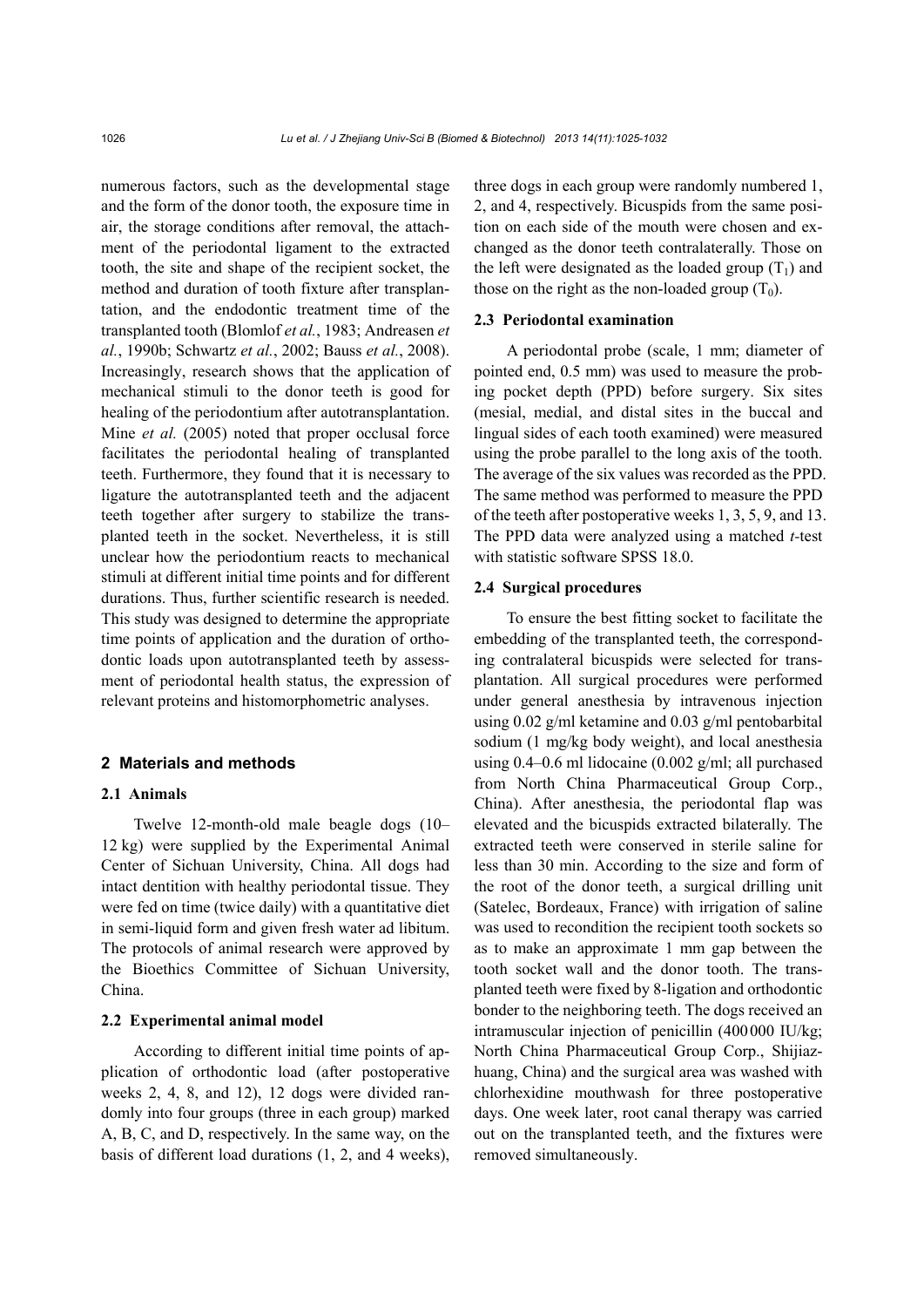#### **2.5 Orthodontic loading**

The transplanted bicuspids on the left were loaded at 2, 4, 8 and 12 weeks after surgery. For stabilization of the load installation, grooves (depth 0.2 mm) were prepared with a low-speed handpiece on the neck of the replanted and anchored teeth. Ni-Ti closed-coil springs (Aosu Medical Devicement Group Corp., Hangzhou, China) were applied. The force applied was measured using an orthodontic dynamometer (Minnesota Mining and Manufacturing, St. Paul, USA) to ensure that the magnitude of the load was always 85 g (Fig. 1). The springs were fixed with ligature wire (diameter 0.2 mm) between them (Fig. 2). The duration of application of the load was 1, 2 or 4 weeks according to the experimental model. The animals were sacrificed after the orthodontic load was removed, and then the teeth and their surrounding periodontal tissues were removed as specimens.



**Fig. 1 Spring force measured by orthodontic dynamometer (the load magnitude is 85 g)** 



**Fig. 2 Ni-Ti closed-coil spring fixed with ligature wire between the replanted and anchorage teeth** 

## **2.6 Analysis of expression of alkaline phosphatase (ALP) and basic fibroblast growth factor (bFGF)**

The specimens were frozen in liquid nitrogen until RNA extraction. Total RNA was extracted to examine the mRNA expressions of ALP and bFGF using RNAiso™ Plus (TaKaRa Bio Inc., Japan) according to the manufacturer's protocol. RNA was reverse transcribed to synthesize first-strand cDNA with an ExScript RT Reagent kit (TaKaRa Bio Inc., Japan). The real-time quantitative polymerase chain reaction (PCR) was performed using SYBR<sup>®</sup> PrimeScript™ RT-PCR Kit II (TaKaRa Bio Inc.), running on an Applied Biosystem7300 Real-Time PCR System (PerkinElmer, USA). A glyceraldehyde-3 phosphate dehydrogenase (GAPDH) primer was used as an internal control. The primer sequences used are shown in Table 1.

|  |  | Table 1 Primer sequences for real-time PCR |  |  |  |
|--|--|--------------------------------------------|--|--|--|
|--|--|--------------------------------------------|--|--|--|

| Gene | Primer sequence                       |  |  |
|------|---------------------------------------|--|--|
| AI.P | F: 5'-CCCTCTCCAAGACATACAACACC-3'      |  |  |
|      | R: 5'-GTGACCTCGTTTCCCTGAGTC-3'        |  |  |
| bFGF | F: 5'-CGTTGTGTCCATCAAAGGAG-3'         |  |  |
|      | R: 5'-GTGCCACATACCAACTGGAGTA-3'       |  |  |
|      | GAPDH F: 5'-GTGATGCTGGTGCTGAGTATGT-3' |  |  |
|      | R: 5'-AGAAGGAGCAGAGATGATGACC-3'       |  |  |

F: forward; R: reverse

The expressions of ALP and bFGF were evaluated by  $\Delta C_T$ . The values of  $\Delta C_T$  were analyzed by analysis of variance and *t*-tests. The results were considered statistically significant at *P*<0.05.

## **2.7 Histomorphometric evaluation**

The fixed specimens were decalcified in 10% ethylinediaminetetraacetic acid before dehydration and embedding in paraffin. They were sectioned into 5-μm slices, which were stained with Masson stain.

After microscopic observation, all slices were photographed. The resulting images were processed by computer software (Image-Pro Plus 4.5 and Adobe Photoshop 7.0) to calculate the root resorption rate  $(\%$ according to (Goldie and King, 1984)

Root resorption rate= $\frac{\text{Root resolution area}}{\text{Root total area}} \times 100\%$ .

The root resorption rate data were analyzed using a 3×4 factorial experimental design model (Table 2), using matched *t*-tests, variance analysis, and the least significant difference (LSD) test with statistical software SPSS 18.0. The results were considered statistically significant at *P*<0.05.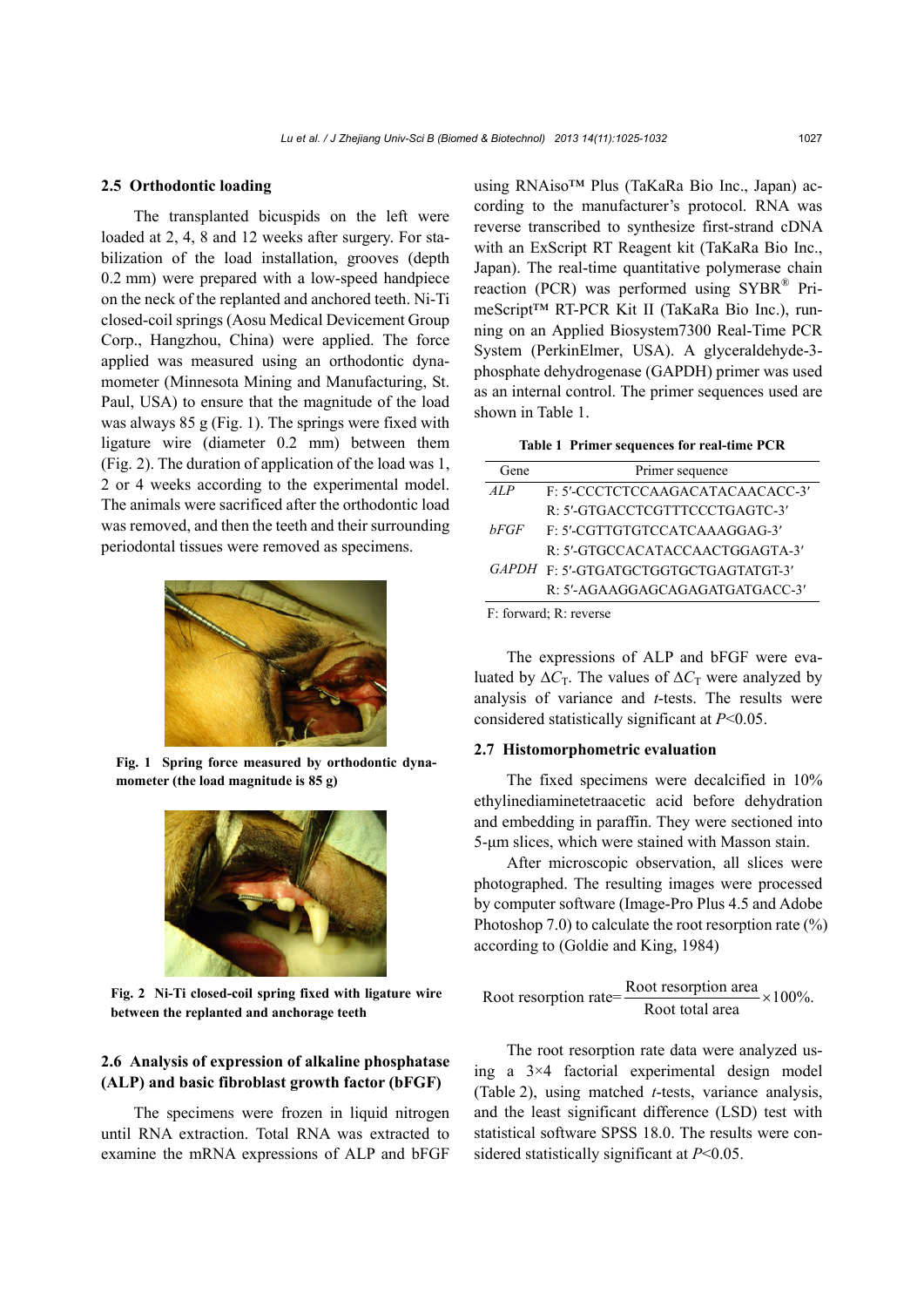| Duration |          | Postoperative time point |          |          |
|----------|----------|--------------------------|----------|----------|
|          | Week 2   | Week 4                   | Week 8   | Week 12  |
| 1 week   | $X_1Y_1$ | $X_2Y_1$                 | $X_3Y_1$ | $X_4Y_1$ |
| 2 weeks  | $X_1Y_2$ | $X_2Y_2$                 | $X_3Y_2$ | $X_4Y_2$ |
| 4 weeks  | $X_1Y_3$ | $X_2Y_3$                 | $X_3Y_3$ | $X_4Y_3$ |

**Table 2 3×4 factorial experimental design model** 

*X*: postoperative time point to load on the autotransplanted teeth; *Y*: duration of load on the autotransplanted teeth

## **3 Results**

### **3.1 PPD examination**

Neither loading nor non-loading of replanted teeth produced mobility or dislocation. However, the dental pockets following either treatment were much deeper after postoperative week 1 than pretransplantation  $(P<0.05)$  (Fig. 3a). As time went on, the PPD gradually became shallow, as shown by measurements after postoperative weeks 1, 3, 5, 9, and 13 (Fig. 3b). There were no significance differences between the PPDs of loaded and non-loaded teeth at corresponding time points (*P*>0.05).



**Fig. 3 PPDs of autotransplanted teeth in non-loaded group**  $(T_0)$  and loaded group  $(T_1)$ 

#### **3.2 mRNA expression levels of ALP and bFGF**

ALP is an enzyme secreted by osteoblasts during the cell differentiation phase, and its mRNA expression level is consistent with the process of bone formation. bFGF is widely distributed in fibroblasts, vascular endothelial cells, osteoblasts, undifferentiated mesenchymal cells, and extracellular matrix of the periodontal tissue (Gao *et al.*, 1996).

The mRNA expression level of bFGF is associated with vascular changes, proliferation and differentiation of fibroblasts and osteoblasts in the process of tooth movement. Thus, the effect of the orthodontic load on the periodontium of autotransplanted teeth can be evaluated by the expression levels of ALP and bFGF.

The mRNA expression levels of ALP and bFGF showed consistency (Fig. 4). On the whole, the expressions of both ALP and bFGF were higher in the  $T_1$  than in the  $T_0$  groups (*P*<0.05). The expressions of the two target proteins in groups with two weeks duration of loading were higher than those of other groups at the same load time point  $(P<0.05)$ . Furthermore, with the same load duration, the expressions of ALP and bFGF in teeth loaded at postoperative week 4, were higher than those of other groups  $(P<0.05)$ .

Masson-stained slices showed different degrees of periodontium remodeling at various time points and after different durations of loading (Fig. 5).



**Fig. 4 mRNA expression levels of ALP (a) and bFGF (b)**  of autotransplanted teeth in non-loaded group  $(T_0)$  and loaded group  $(T_1)$ 

<sup>(</sup>a) Pre-transplantation and after postoperative week 1; (b) After postoperative weeks 1, 3, 5, 9 and 13. Data are expressed as mean±standard deviation (SD), *n*=6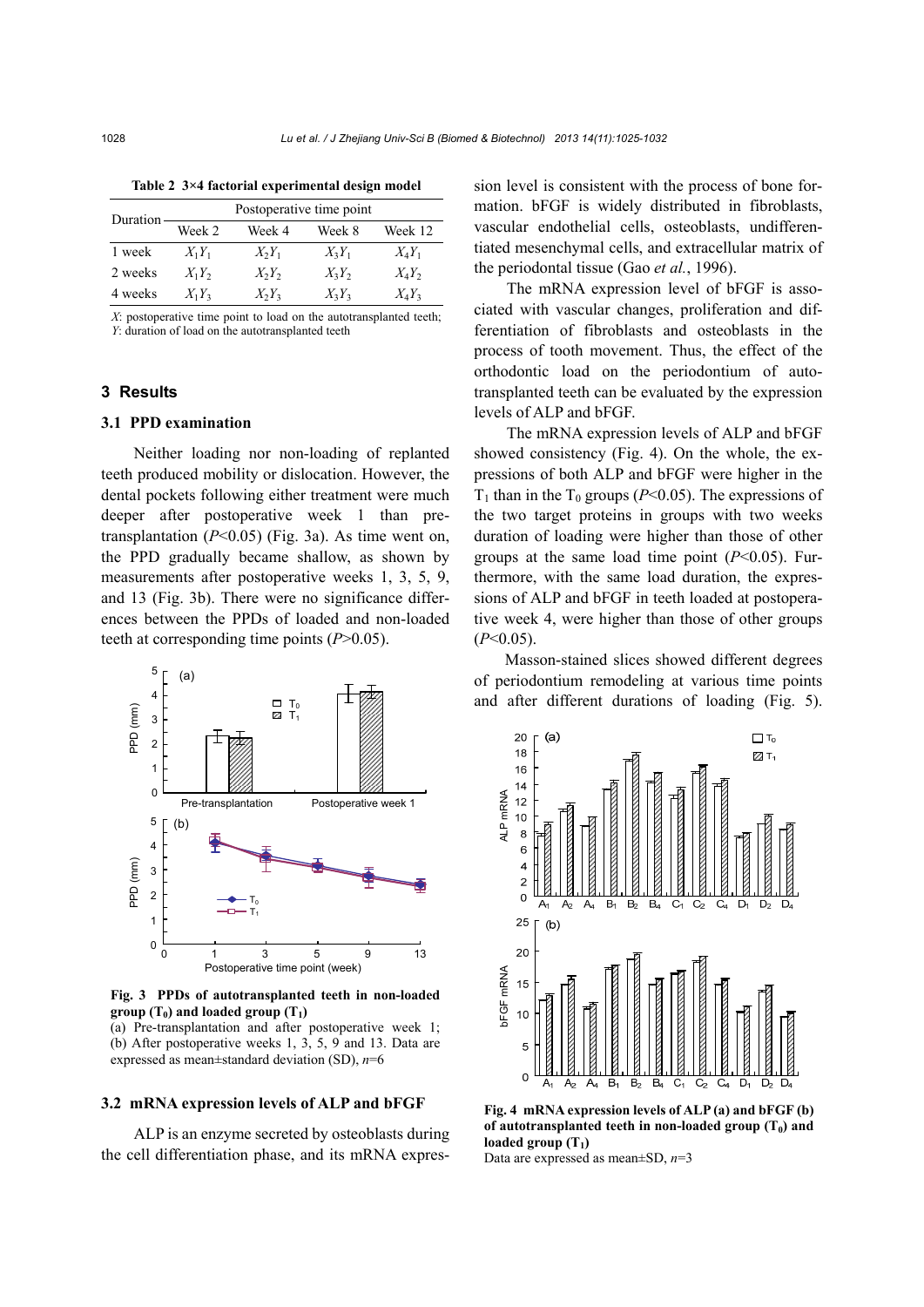

**Fig. 5 Masson-stained images of autotransplanated teeth after postoperative week 2 (a), week 4 (b), week 8 (c), and week 12 (d) with different durations of loading treatments** 

In (a), 1-week durations in  $T_0$ and  $T_1$  groups are named as  $A_1T_0$  and  $A_1T_1$ , respectively. In (b), 1-, 2-, and 4-week durations in  $T_1$  group are named as  $B_1T_1$ ,  $B_2T_1$ , and  $B_4T_1$ , respectively. The same rule for naming is applied for other images in  $(a)$ – $(d)$ . T<sub>1</sub>: loaded group;  $T_0$ : non-loaded group; B: bone; R: root; L: periodontal ligament. Magnification  $40\times$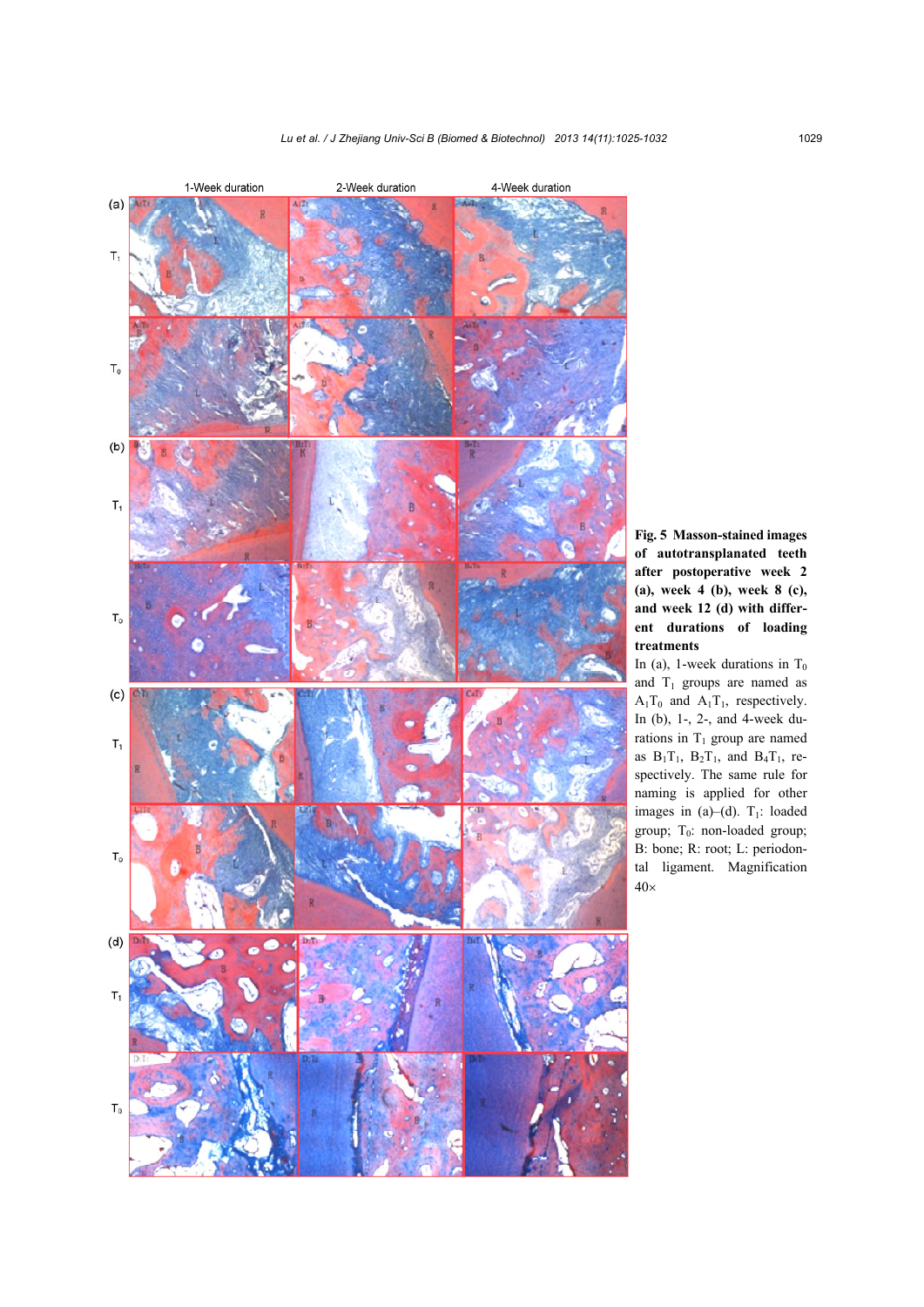The arrangement of the periodontal ligament fibers of loaded teeth was more organized than that of non-loaded teeth. Compared with non-loaded groups, fewer absorptive lacunae could be seen on the surface of root and alveolar bone in loaded groups. More favorable periodontal restoration features can be seen in  $B_2T_1$  (Fig. 5b) and  $C_2T_1$  (Fig. 5c), including the width of periodontal ligaments, fiber arrangement, root resorption, and the state of alveolar bone. The periodontal ligaments were thin in  $DT_1$  and  $DT_0$ (Fig. 5d), and some parts even had disappeared  $(D_2T_0)$ and  $D_4T_0$ ), implying a tendency towards ankylosis.

In autotransplanted teeth, the mean root resorption rate was  $(7.6\pm0.2)\%$  in non-loaded groups and  $(7.5\pm0.2)\%$  in loaded groups (Table 3). There was a significant difference between  $T_0$  and  $T_1$ .

According to analysis of variance of the 3×4 factorial experimental design model, there were no statistically significant differences among the *X* or *Y* groups. However, the interaction between the two factors (*X*×*Y*) was significant (Table 4).

On the basis of the LSD test, there was a statistically significant difference between  $X_2Y_2$  and the other groups (Table 5).

**Table 3 Measurement of the root resorption rate of**  teeth in non-loaded group  $(T_0)$  and loaded group  $(T_1)$  $(n=24)$ 

| Group | Root resorption rate $(\% )$ |       |        |
|-------|------------------------------|-------|--------|
|       | $7.6 \pm 0.2$                | 5.326 | < 0.05 |
|       | $7.5 \pm 0.2$                |       |        |

**Table 4 Analysis of variance of the 3×4 factorial experimental design model** 

| Factor       | F     |        |
|--------------|-------|--------|
| Χ            | 1.112 | >0.05  |
| V            | 0.705 | >0.05  |
| $X \times Y$ | 4.864 | < 0.05 |

**Table 5 Least significant difference (LSD) of the 3×4 factorial experimental design model** 

|               | $\tilde{}$ |        |
|---------------|------------|--------|
| Factor        | LSD        | P      |
| $Y_2 - Y_1$   | 5.82       | < 0.05 |
| $Y_3 - Y_2$   | 6.31       | < 0.05 |
| $Y_3 - Y_1$   | 1.46       | >0.05  |
| $X_4$ - $X_1$ | 0.89       | >0.05  |
| $X_4$ - $X_2$ | 7.65       | < 0.05 |
| $X_4$ - $X_3$ | 2.34       | >0.05  |
| $X_3$ - $X_2$ | 9.21       | < 0.05 |
| $X_3$ - $X_1$ | 1.78       | < 0.05 |
| $X_2$ - $X_1$ | 6.42       | < 0.05 |

### **4 Discussion**

ATT offers a biological and feasible treatment for replacing missing teeth. The general indications for autotransplantation include teeth lost due to trauma, caries or periodontal diseases, the need for re-seating of impacted or ectopic teeth in their normal positions, and agenesis of teeth (Tanaka *et al.*, 1998; Muramoto *et al.*, 2000; Hayashi *et al.*, 2001; Kaneko *et al.*, 2001; Eui-Seok *et al.*, 2002; Kallu *et al.*, 2005). In recent years, the survival rate of teeth following autotransplantion has increased by means of strategies such as infection control, improvements in surgical procedures, and splinted biting buffering, which contribute to periodontal healing. However, the common complications, such as root resorption or ankylosis, still cause concern for dentists. Some studies have shown that mesenchyma-originated cells, such as fibroblasts, osteoblasts, osteoclasts, odontoblasts, and odontoclasts, take part in the modeling and remodeling of periodontal tissues, which require proper mechanical stimuli. For this reason, it is essential to optimize the application and the duration of the stimuli applied to autotransplanted teeth. The aim of this study was to investigate the optimal conditions for loading autotransplanted teeth.

The PPDs of teeth before and after surgery were measured to evaluate their periodontal status in different operative periods. Considering the confounding factors resulting from various postoperative load conditions, the periodontal examination time points for pre- and post-operation comparisons were defined as pre-operation and postoperative week 1. We found deeper pockets in teeth after postoperative week 1 but the depth became shallower over time in both loaded and non-loaded teeth. Thus, it appears that ATT surgery might result in deeper pockets after short postoperative periods. Among the possible reasons, the oral hygiene of beagle dogs should be considered, as it was not easy to control, was not the same as in humans, and hindered the dissipation of inflammation after surgery. Following loading of the appropriate orthodontic force, the periodontal healing of the replanted teeth showed no unfavorable signs.

The remodeling of alveolar bone is a complex physiological process, which is regulated by a variety of enzymes and bioactive factors (Uematsu *et al.*, 1996; Ren *et al.*, 2002), including ALP,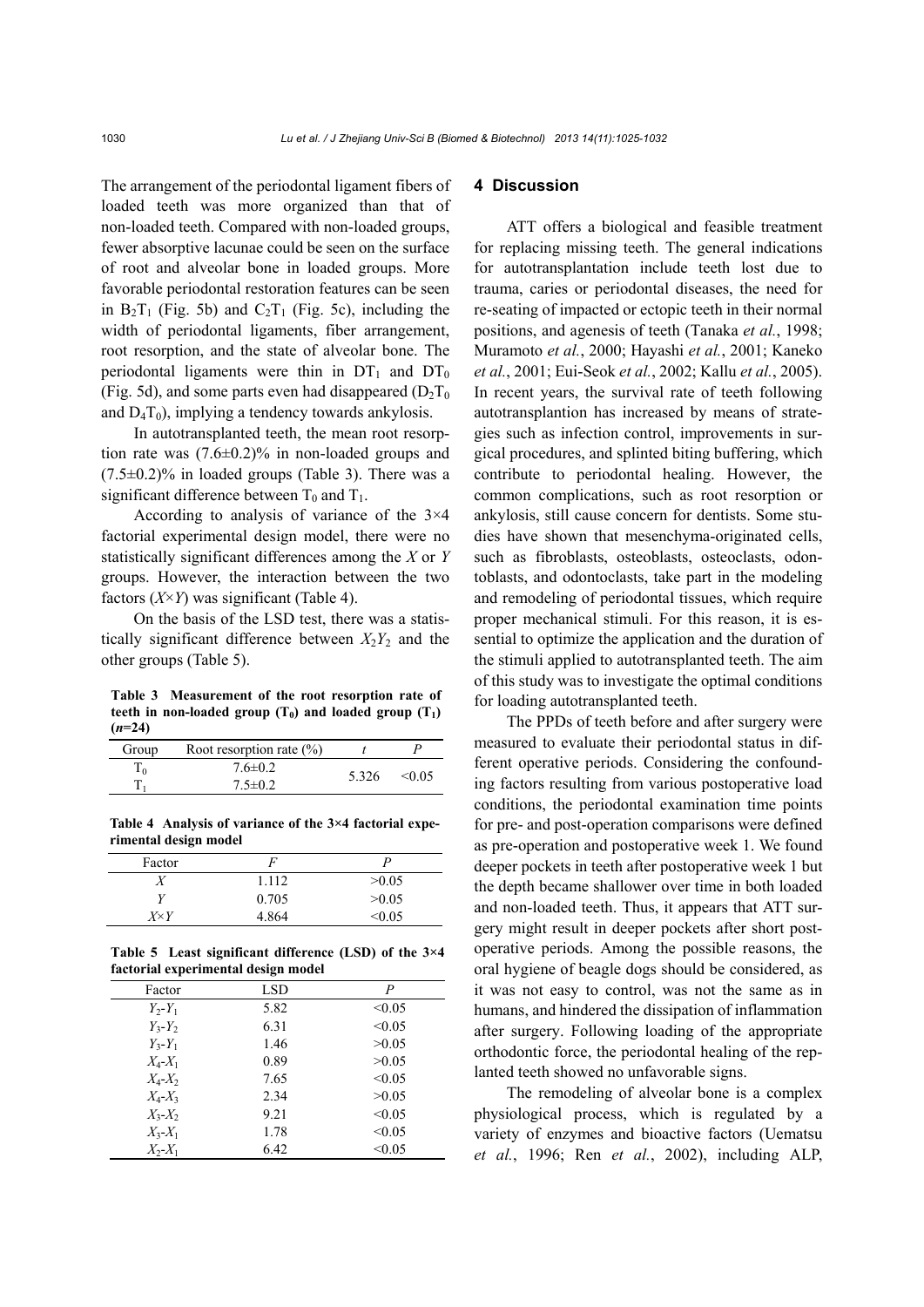bonemorphogenic protein (BMP), transforming growth factor-p (TGF-p), insulin-like growth factor-I (IGF-I), fibroblast growth factors (FGFs), plateletderived growth factor (pDGF), tumor necrosis factor (TNF), epidermal growth factors (EGFs), and growth hormone (GH). ALP is an enzyme that is closely associated with the formation of mineralized tissues, and its activity is considered an important index of osteogenesis (Batra *et al.*, 2006). bFGF can induce the proliferation of periodontal tissue (Takayama *et al.*, 1997) and promote the secretion of extracellular matrix by fibroblasts and osteoblasts, and angiogenesis (Matsuda *et al.*, 1992). Accordingly, the mRNA expression levels of ALP and bFGF can to some extent reflect the effect of orthodontic loads on the periodontium of autotransplanted teeth. The expressions of both ALP and bFGF were higher in orthodontically loaded teeth than in unloaded teeth. This demonstrated that orthodontic load was helpful to periodontal healing of autotransplanted teeth. At the same time points of orthodontic loading, ALP and bFGF were highly expressed in the groups with two-week duration of loading. With the same duration of loading, the highest expression of the two factors was in groups loaded after postoperative week 4.

According to the histomorphometric analyses of the periodontia of autotransplanted teeth, the root resorption rate of loaded teeth was less than that of unloaded teeth. This shows that orthodontic load could contribute to the improvement of root resorption and reconstruction of the periodontium. Moreover, the 3×4 factorial experimental design model showed that different degrees of root resorption occurred at various time points and after different durations of orthodontic load. Also, the timing and duration of the load showed an interaction with the root resorption rate. Accordingly, the optimal junction point should be investigated. On the basis of this study, the root resorption rate was the lowest among the autotransplanted teeth, which were loaded after postoperative week 4 for 2-week duration. This treatment was very beneficial for the reconstruction of periodontal tissue in autotransplanted teeth. However, the Masson-stained sections revealed a favorable state of periodontal restoration in teeth after postoperative week 4 and week 8 with 2-week duration. Thus, the appropriate time points and duration of load should be considered.

It has been reported that the healing speed of the wound following tooth extraction in dogs is about twice that of humans (Hubsch and Hansen, 1969). Therefore, the data from this research might serve as useful basis for subsequent clinical studies in humans, and may help dentists to choose a suitable time and duration for orthodontic loading of autotransplanted teeth during the surgical process. Further study is needed to achieve the optimal prognosis for the preservation of teeth through autogenous transplantation.

# **Acknowledgements**

We sincerely thank the staffs from the State Key Laboratory of Oral Diseases of West China College of Stomatology of Sichuan University, China, for their technical assistance in the histology and other help.

# **Compliance with ethics guidelines**

Lu LU, Hui-fang SUN, Han XUE, Jing GUO, and Yang-xi CHEN declare that they have no conflict of interest.

All institutional and national guidelines for the care and use of laboratory animals were followed.

#### **References**

- Andreasen, J.O., 1980a. Analysis of pathogenesis and topography of replacement root resorption (ankylosis) after replantation of mature permanent incisors in monkeys. *Swed. Dent. J.*, **4**(6):231-240.
- Andreasen, J.O., 1980b. Analysis of topography of surface and inflammatory root resorption after replantation of mature permanent incisors in monkeys. *Swed. Dent. J.*, **4**(4): 135-144.
- Andreasen, J.O., 1981a. The effect of pulp extirpation or root canal treatment on periodontal healing after replantation of permanent incisors in monkeys. *J. Endod.*, **7**(6): 245-252. [doi:10.1016/S0099-2399(81)80002-7]
- Andreasen, J.O., 1981b. Periodontal healing after replantation and autotransplantation of incisors in monkeys. *Int. J. Oral Surg.*, **10**(1):54-61. [doi:10.1016/S0300-9785(81) 80008-7]
- Andreasen, J.O., 1981c. Relationship between surface and inflammatory resorption and changes in the pulp after replantation of permanent incisors in monkeys. *J. Endod.*, **7**(7):294-301. [doi:10.1016/S0099-2399(81)80095-7]
- Andreasen, J.O., Kristerson, L., 1981. The effect of limited drying or removal of the periodontal ligament: periodontal healing after replantation of mature permanent incisors in monkeys. *Acta Odontol. Scand.*, **39**(1):1-13. [doi:10.3109/00016358109162253]
- Andreasen, J.O., Paulsen, H.U., Yu, Z., Ahlquist, R., Bayer, T., Schwartz, O., 1990a. A long term study of 370